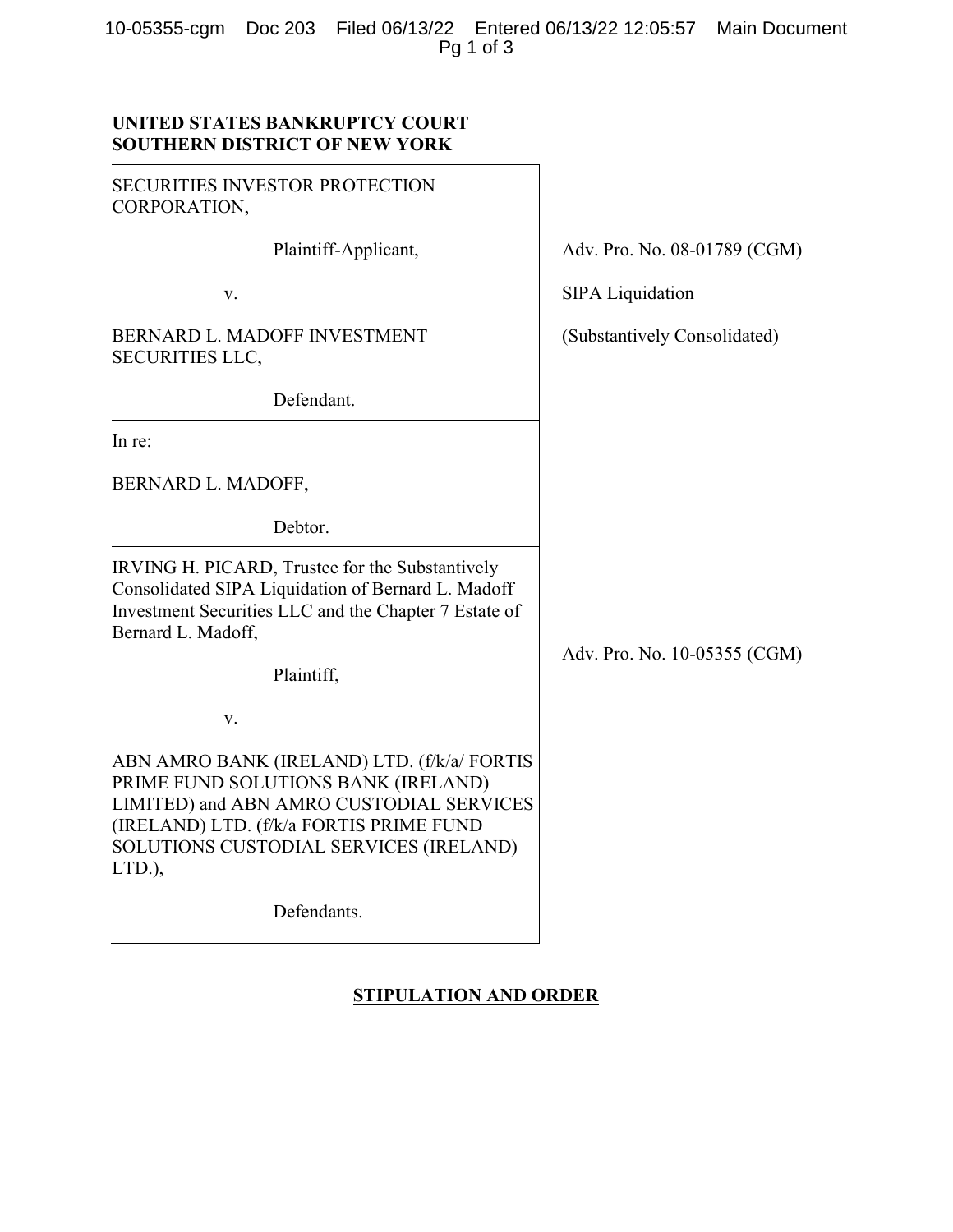#### 10-05355-cgm Doc 203 Filed 06/13/22 Entered 06/13/22 12:05:57 Main Document Pg 2 of 3

Irving H. Picard (the "Trustee"), as trustee for the substantively consolidated liquidation of the business of Bernard L. Madoff Investment Securities LLC under the Securities Investor Protection Act, 15 U.S.C. §§ 78aaa–*lll*, and the estate of Bernard L. Madoff, individually, and defendants ABN AMRO Bank (Ireland) Ltd (f/k/a Fortis Prime Fund Solutions Bank (Ireland) Limited) and ABN AMRO Custodial Services (Ireland) Ltd. (f/k/a Fortis Prime Fund Solutions Custodial Services (Ireland) Ltd.) (together, "Defendants" and collectively, with the Trustee, the "Parties"), by and through their respective, undersigned counsel, hereby stipulate and agree in this Stipulation and Order as follows:

WHEREAS, Defendants have agreed to consent to the Trustee filing the Second Amended Complaint.

IT IS HEREBY STIPULATED AND AGREED that the Stipulation and Order is as follows:

1. The Trustee will file the Second Amended Complaint on or before June 20, 2022.

2. Defendants will answer, move, or otherwise respond to the Second Amended Complaint on or before August 19, 2022.

3. The Trustee will file any opposition to Defendant's motion on or before October 18, 2022.

4. Defendants will file any reply brief in support of its motion on or before December 2, 2022.

5. The Parties reserve all rights, arguments, objections and defenses they may have, and entry into this Stipulation and Order shall not impair or otherwise affect any such rights, arguments, objections, and defenses.

2